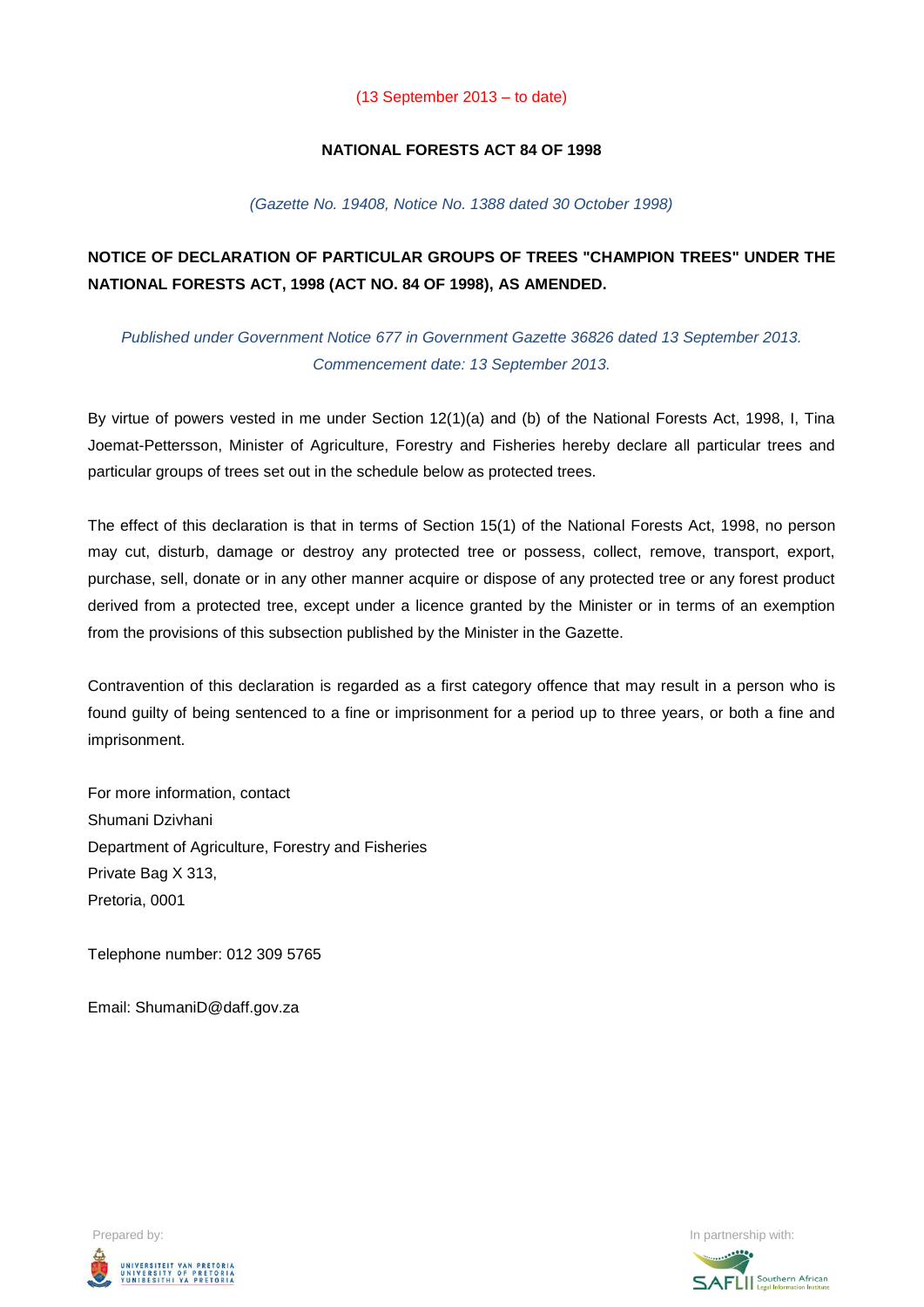# Page 2 of 4

## **SCHEDULE A**

|                                         | <b>Tree Species / Tree</b> | Other common       | <b>General Description</b> | Location                                           |
|-----------------------------------------|----------------------------|--------------------|----------------------------|----------------------------------------------------|
|                                         | <b>Name</b>                | names              |                            | (Province, district,<br>farm/town, suburb, street) |
| NOMINATION                              |                            |                    |                            | property registration<br>names or approximate      |
|                                         |                            |                    |                            | coordinates                                        |
| REGISTER NUMBER<br><b>CHAMPION TREE</b> |                            |                    |                            | if available                                       |
| 40                                      | Eucalyptus                 | Rooibloekom (A)    | Estate land, parts of      | Farm<br>Estate,<br>Irene                           |
|                                         | camaldulensis              |                    | which were originally      | Pretoria, Gauteng                                  |
|                                         | (River red gum)            |                    | bought by General          | S 25° 52' 45.0120"                                 |
|                                         | The Irene                  |                    | Jan Smuts, with a          | E 28° 12' 43.9776"                                 |
|                                         | Champions                  |                    | of<br>variety<br>trees     |                                                    |
|                                         |                            |                    | planted since the late     |                                                    |
|                                         |                            |                    | 19th century.              |                                                    |
| 50                                      | Eucalyptus                 | Rooibloekom (A)    | Planted in 1880.           | Cnr of Bird and Merriman                           |
|                                         | camaldulensis (River       |                    | <b>Prominent trees</b>     | Streets, Stellenbosch                              |
|                                         | red gum) Bergzicht         |                    | providing shade for an     | <b>Western Cape</b>                                |
|                                         | Market<br>Trees:           |                    | entire informal market.    | S 33° 55' 57.4300'                                 |
|                                         | extended                   |                    |                            | E 18° 51' 29.3200'                                 |
|                                         | proclamation of all        |                    |                            |                                                    |
|                                         | goo trees on the           |                    |                            |                                                    |
|                                         | market planted in the      |                    |                            |                                                    |
|                                         | 1880s                      |                    |                            |                                                    |
| 237                                     | Eucalyptus                 | Salignabloekom (A) | Large<br>eucalypt          | Saasveld campus of                                 |
|                                         | saligna                    |                    | landmark                   | Nelson Mandela                                     |
|                                         | (Saligna gum)              |                    | trees at the scenic        | <b>Metropolitan University</b>                     |
|                                         | Saasveld                   |                    | Saasveld campus.           | Western Cape                                       |
|                                         | Sentinels                  |                    |                            | S 33° 57' 43.4160"                                 |
|                                         |                            |                    |                            | E 22° 32' 06.6480"                                 |
| 256                                     | Pinus                      | Pseudostrobusden   | Possibly the largest       | <b>Woodbush Forest Estate</b>                      |
|                                         | pseudostrobus              | (A)                | pine                       | Northern Province                                  |
|                                         | (False                     |                    | trees in Northern          | S 23° 50' 35.6280"                                 |
|                                         | Weymouth                   |                    | Province, planted in       | E 29° 59' 03.2640"                                 |
|                                         | pine)                      |                    | 1914.                      |                                                    |
|                                         | The Three                  |                    |                            |                                                    |
|                                         | <b>Matrons</b>             |                    |                            |                                                    |
| 258                                     | <b>Ficus</b>               | Australiaanse      | Large landmark tree        | National Zoological                                |
|                                         | macrophylla                | wildevy (A)        | near                       | Gardens                                            |
|                                         | (Moreton Bay               |                    | the entrance of the        | Pretoria                                           |
|                                         | fig)                       |                    | National Zoological        | Gauteng                                            |
|                                         | The Zoo Giant              |                    | Gardens.                   | S 25° 44' 16.4000"                                 |



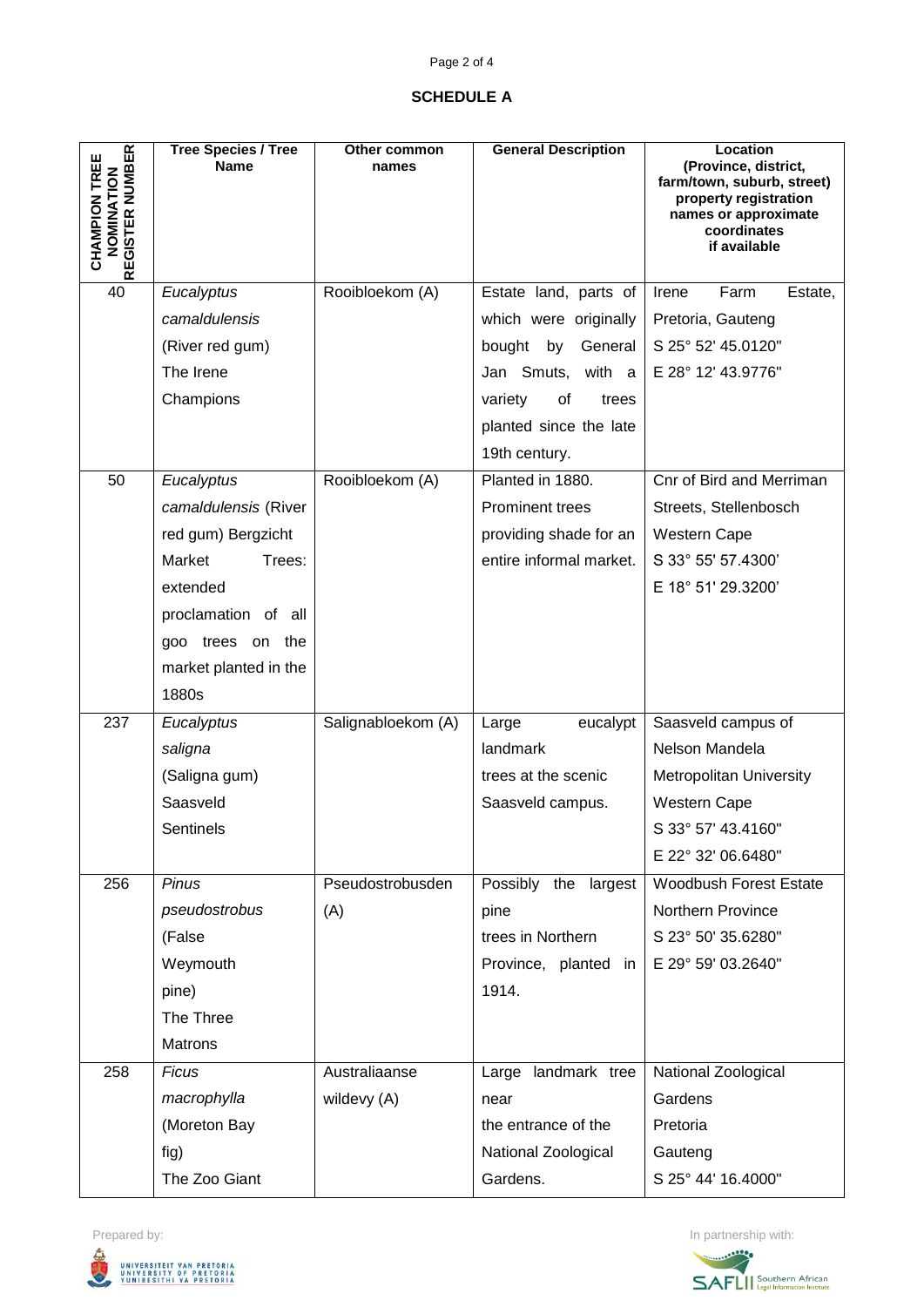|     |                       |                     |                          | E 28° 11' 20.6300"             |
|-----|-----------------------|---------------------|--------------------------|--------------------------------|
| 262 | Pinus taeda           | Loblollyden (A)     | Tallest pine tree        | <b>Buffelsnek State forest</b> |
|     | (Loblolly pine)       |                     | measured in South        | Western Cape                   |
|     | The Buffelsnek        |                     | Africa.                  | S 33° 54' 28.5500"             |
|     | Pine                  |                     |                          | E 23° 09' 17.4000"             |
| 263 | <b>Ficus</b>          | Gewone trosvy (A)   | Very large tree in rural | llembe<br><b>District</b>      |
|     | sycamorus             |                     | landscape, known as      | Municipality                   |
|     | (Sycamore fig)        |                     | a                        | KwaZulu-Natal                  |
|     | The Ilembe Tree       |                     | local landmark since a   | S 28° 52' 50.7900"             |
|     |                       |                     | century ago.             | E 30° 58' 51.9300"             |
| 265 | Cussonia              | Laeveldse kiepersol | imposing<br>giant<br>An  | Kurisa<br>Moya<br>Nature       |
|     | spicata               | (A)                 | forest tree.             | Lodge                          |
|     | (Lowveld              |                     |                          | Sterkloop Farm                 |
|     | cabbage tree)         |                     |                          | Houtbosdorp                    |
|     | The Kurisa            |                     |                          | Limpopo Province               |
|     | <b>Forest Giant</b>   |                     |                          | S 23° 48' 08.4800"             |
|     |                       |                     |                          | E 29° 56' 26.3800"             |
| 271 | Eucalyptus            | Rooibloekom (A)     | Largest landmark tree    | Waterkloof<br>Primary          |
|     | camaldulensis         |                     | of the eastern Pretoria  | School                         |
|     | (River red gum)       |                     | suburbs. Remnant of      | Pretoria                       |
|     | The Waterkloof        |                     | a                        | Gauteng                        |
|     | Giant                 |                     | plantation taken over    | S 25° 46' 40.7600"             |
|     |                       |                     | by<br>suburban           | E 28° 14' 26.1700"             |
|     |                       |                     | development.             |                                |
| 275 | Adansonia digitata    | Kremetart (A)       | One of the five largest  | Farm Buffelsdrift              |
|     | (baobab)              |                     | baobabs<br>in<br>the     | Limpopo province               |
|     | Buffelsdrift baobab / |                     | country.                 | S 22° 51' 41.2300"             |
|     | Swartwater baobab     |                     |                          | E 28° 13' 30.2800"             |
| 278 | Podocarpus            | Outeniekwageelhout  | Among the tallest        | Blouberg                       |
|     | falcatus              | (A)                 | indigenous<br>forest     | Limpopo Province               |
|     | (Outeniqua            | MogObagoba (NS) /   | trees in                 | S 23° 05' 08.8440"             |
|     | yellowwood)           | Umkhoba (X) /       | the country.             | E 29° 00' 08.7120"             |
|     |                       | Umsonti (Z)         |                          |                                |
| 279 | <b>Ficus</b>          | Australiaanse       | Large landmark tree      | University of Cape Town        |
|     | macrophylla           | wildevy (A)         | at                       | Cape Town                      |
|     | (Moreton Bay          |                     | UCT campus.              | Western Cape                   |
|     | fig)                  |                     |                          | S 33° 57' 31.1500"             |
|     | The                   |                     |                          | E 18° 27' 28.5800"             |
|     | Kindergarten          |                     |                          |                                |
|     | Giant                 |                     |                          |                                |
|     |                       |                     |                          |                                |



**SAFLI** Southern African